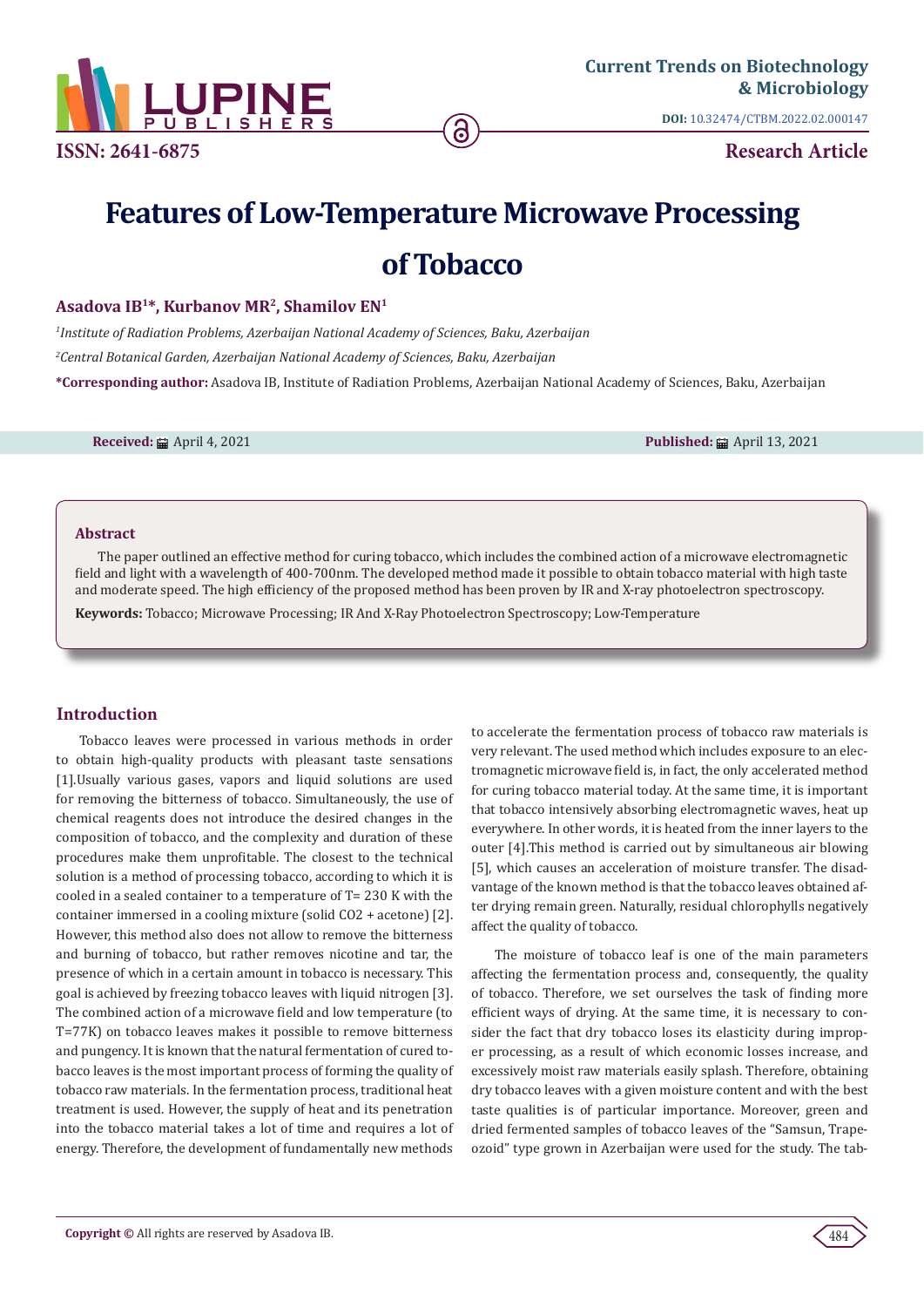lets were obtained from finely ground samples of tobacco leaves to record radiothermoluminescence (RTL) spectra. The samples were irradiated with gamma radiation using 60Co gamma-isotope source for 3 hours (10.8 kGy) at T= 77K. In the present work, the effect of simultaneous low-temperature and microwave treatment on the number of tobacco leaves is studied by IR spectroscopy.

#### **Experiments**

As an object of study, aromatic and skeleton types of green tobacco leaves, (Samsun, Trapeozoid) grown in Azerbaijan, were selected. Low-temperature and microwave processing of tobacco leaves was carried out on a laboratory unit "UHF-tobacco" [6]. At the same time, tobacco leaves are rapidly cooled in liquid nitrogen (T = 77K), placed in one layer on a microwave oven conveyor and subjected to microwave field treatment with a frequency of 400 MHz at a radiation power of 50 kW. Microwave heating was carried out with simultaneous air blowing which previously purified from carbon dioxide, and light treatment with a wavelength of 400-700 nm. The choice of the spectral range 400-700 nm is due to the fact that the absorption band of residual chlorophyll is at 665 nm and photoirradiation of tobacco leaves in this region does not lead to a deterioration in the quality of tobacco [7]. IR spectra of tobacco pressed with KBr in the form of tablets were measured using Specord-71 IR spectrometer.

### **Results and Discussion**

It is known that the tobacco leaves are processed in various ways in order to obtain high-quality products with pleasant taste characteristics. Simultaneously, a number of investigations were

carried out to remove the bitterness of tobacco under the influence of various gases, vapors and liquid solutions [7-8]. However, the use of chemical reagents leads to undesirable effects. Moreover, the complexity and duration of these procedures made them unprofitable.

The features of radiothermoluminescence (RTL) of green tobacco leaves in a wide temperature range of 80÷450K have been studied. The luminescence curves of green tobacco leaves are characterized by the presence of maxima at temperatures of 170 and 350 K (Figure 1). After curing and fermentation of tobacco leaves, the intensity of all peaks decreases, a broad and diffuse peak (halfwidth  $\Delta T1/2 \sim 35$  K) at T = 350K split into two comparative narrow peaks with maxima at T = 320K ( $\Delta$ T1/2  $\sim$  35 K) and T = 360K  $(\Delta T1/2 \sim 25K)$  and new RTL peaks appear with a maximum at T = 220K (Figure 1). The appearance of a low-temperature peak at  $T =$ 170 K may be due to the presence of structural moisture in the tobacco composition. This is evidenced by a decrease in its intensity by  $\sim$  2.5 times and a shift of the maximum by 15K towards lower temperatures as the degree of curing increases. Apparently, molecular water, which is in the steric environment of alkaloids, has an indirect effect on the taste of tobacco. In the literature, another works were devoted to the technical solution of this survey. According to one of them, tobacco is cooled in the geometric container to a temperature of 230 K with the container immersed in the cooling mixture (solid CO2 + acetone). However, the disadvantage of the method is that tobacco loses a significant part of its nicotine and tar during such technical processing, which the presence of these components in a certain amount is extremely necessary.



Figure 1: RTL curves for green (1) and dried fermented (2) tobacco leaves (D=10kGy).

It should be noted that the influence of the microwave field leads to a change in the chemical composition of tobacco leaves. This change is clearly seen in the IR spectra. Comparison of the IR spectra of the original and microwave-treated tobacco leaves shows that the main changes are observed in the region of 1000-200 cm-1 (Figure 2). According to (5, 6), the 1390 cm-1 band refers to bend-

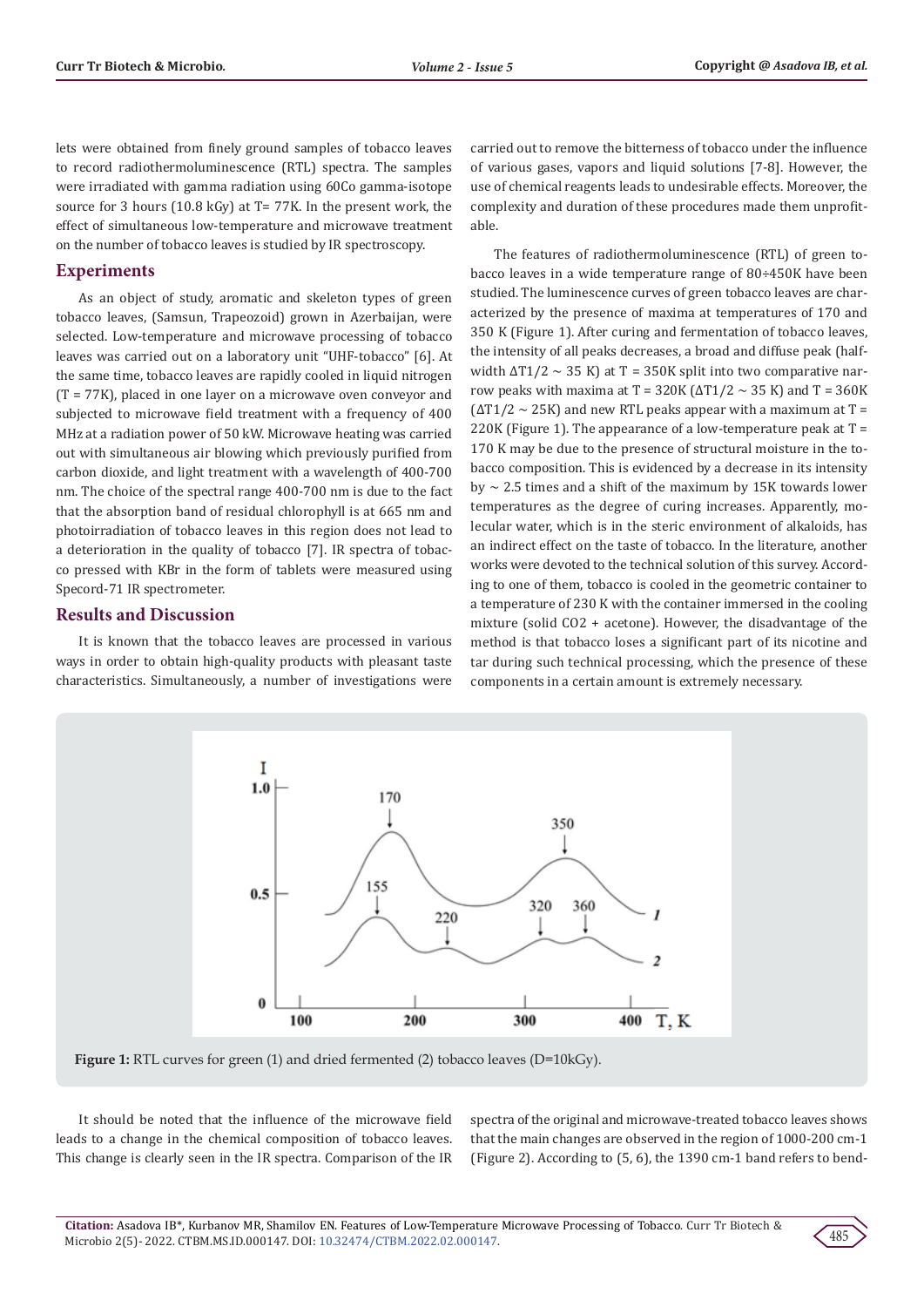ing vibrations of CH3 groups, and 1460 cm-1 to bending vibrations of common alkyl (CH3 and CH2) groups that make up lipid-saturated fatty acids, described by the formula R-COOH with linear and non-linear carbon chains  $R = CH3$ , (CH2)n. In low-grade tobacco, carbon chain branching is mainly the accumulation of lower acids, which adversely affect the quality of tobacco. When treated with a microwave field, the total intensities of the 1390 and 1460 cm-1 bands are redistributed and reduced, which is associated with the breaking of branched chains and a decrease in their lengths. From

the change in the intensities of the bands at 1250 and 1320 cm-1, which is a consequence of the superposition of in-plane deformation vibrations of CO and OH groups, one can judge the proximity of the chain branching site to the carboxyl group. These changes are indicative of the degree of improvement in the quality of processed tobacco leaves. In the original tobacco leaves, a significant amount of protein causes a strong taste of bitterness, which negatively affects the quality.The main protein macromolecules are amino acids, which have two types of functional groups



**Figure 2:** IR absorption spectra of tobacco leaves of the Trapezond type, original (1) and treated with a microwave field at a temperature of T=77K (2).

- acidic carboxyl – С-О-ОН

- basic amino group (-NH2, -NH-).

In the IR spectra, the stretching vibrations of the amino groups are at 3300 cm-1, and the bending vibrations are in the frequency range of 1590-1650 cm-1 (Figure 1). We have tried to remove bitterness and pungency by the combined action of a microwave electromagnetic field and low temperature (77K). Simultaneously, tobacco leaves cooled in liquid nitrogen were treated with a microwave field and the change in the chemical composition of tobacco leaves was traced by the IR spectroscopy of the sample. By changing the intensities of the bands associated with the breaking of branched chains, the amount of lower acids that adversely affect the quality of tobacco was determined. It should be noted that the low-temperature microwave treatment proposed by us did not lead to a significant change in the structure of various carbohydrates containing catonic and functional aldehyde groups. In addition, it is

known that the quality of the finished tobacco product is strongly influenced by the curing and fermentation processes. At the same time, residual chlorophyll significantly reduces its quality. Therefore, we considered it expedient to improve the quality of the finished product by accelerating the decomposition of chlorophyll. This goal was achieved by us by searching for new methods of curing and fermentation, devoid of shortcomings that adversely affect the quality of the product. The searches have shown that one of these methods is the dielectric heating of tobacco, since mainly dielectric heating is strongly manifested on materials with low thermal conductivity and heat-resistant properties. It is clear that the impact on tobacco leaves - as a dielectric of electromagnetic fields would allow the flow of photo - and thermochemical reactions not only on the surface, but throughout the entire volume.

The intensity of deformation vibrations of amino groups decreases by ÷1.5 times after low-temperature microwave treatment of tobacco leaves. This is due to a decrease in the number of pro-

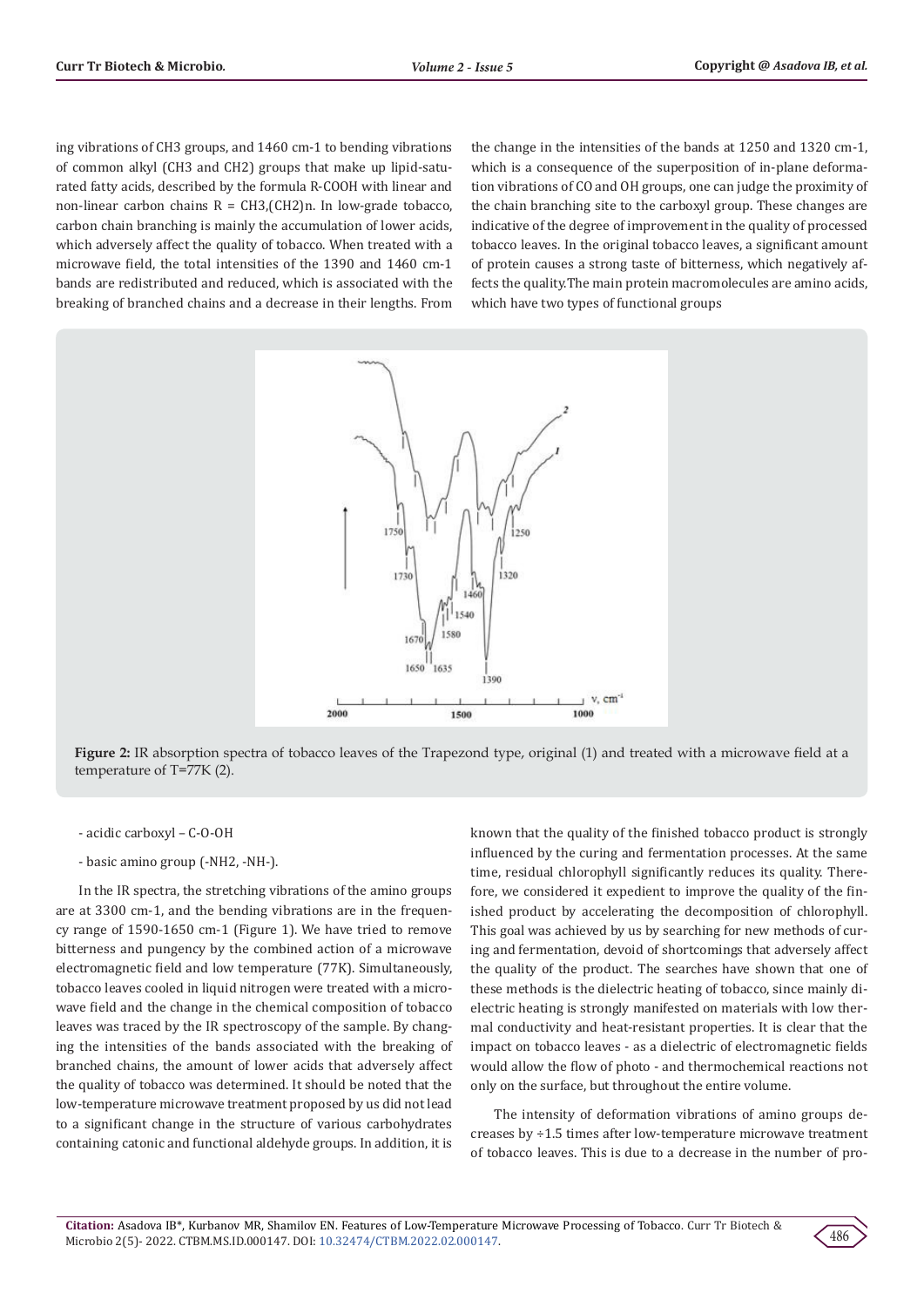teins of various structures. However, low-temperature microwave treatment does not lead to a significant change in the structure of various carbohydrates containing catonic and aldehyde functional groups (-C-O-H, -C-O). Therefore, the intensity of the band at 1750 cm-1 practically does not change. Comparison of the relative changes in the intensities of the carbohydrate and protein bands of the original and processed tobacco leaves shows that the values of the percentage of carbohydrates to proteins increase. This once again indicates an improvement in the quality of tobacco after low-temperature microwave processing. It should be noted that one of the advantages of microwave curing is that, in addition to local thermal effects, the electromagnetic field also induces the probability of uniform photochemical reactions of individual enzymes, which makes it possible to obtain high-quality products.

It is known that the chemical composition of tobacco leaves changes during fermentation. The color is gradually leveling out, approaches monophonic and the green disappears. Simultaneously, a high residual content of chlorophyll leads to the accumulation of substances that adversely affect the quality of tobacco. Based on the above material, we are concluded that it is advisable to accelerate the decomposition of residual chlorophyll in order to improve the quality of the finished product. We achieved this goal by the fact that microwave heating, driven at a frequency of 400–1000 MHz, was carried out with simultaneous blowing with air which previously purified from carbon dioxide and treatment with light with a wavelength of 400–700 nm. The proposed method of curing tobacco allowed us to obtain dry tobacco leaves with yellowish color, which met the requirements for high-grade tobacco products. This was achieved due to the fact that tobacco leaves were irradiated with light with a wavelength that causes photooxidation of green pigments. At the same time, simultaneous blowing with air purified from carbon dioxide sharply suppressed the natural process of photosynthesis in tobacco leaves, and the frequency of the used electromagnetic field provided the necessary duration of processing and curing of the leaves.

Our experiments have shown that curing tobacco at a microwave field frequency below 400 MHz is undesirable, since this slows down the process of removing moisture from the leaves. Curing at a frequency above 1000 MHz is also undesirable, since the rate of moisture removal from the leaves exceeds the rate of photooxidation of green leaves, due to which the finished product retains its green color. Since combustibility is one of the most important qualitative characteristics of tobacco raw materials, we investigated the conditions for this process to occur in tobacco processed using above described method. A comprehensive study of the tobacco combustion process was carried out by X-ray diffraction methods, infrared-photoelectron spectroscopy, as well as differential thermal analysis.

Based on the determination of temperature intervals for exothermic effects, criteria were established both for the tobacco fermentation and for its degree. Studying the processes of pyrolysis and oxidation of tobacco, as well as determining the temperature transitions of the decomposition of its components with an analysis of the composition and structure, after each stage of pyrolysis, makes it possible to purposefully control the content of alkaloids (in particular, nicotine) and tar in tobacco, as well as to conduct comparative assessments of their quality. The obtained data on the combustibility of tobacco also correlate well with the data on the microelement composition of tobacco preparations obtained by us using spectral analysis method. Atomic adsorption method has shown that the studied tobacco samples contain trace elements, such as - Pb, Sn, Cr, Mn, Ni, Al, Ti, Si, Mg, Ca, Mo, K, Cu, Zr, Na, Co, Sr , Fe, V, Y. It was found that Si (15-17%), Al (-2%), Mg (-3%), Ca (-9%) and Na (more than 1%). A certain correlation was found between the amount of K and Fe and the tobacco variety. It is shown that the highest grade of tobacco is characterized by a higher content of K and a relatively low content of Fe. The investigated samples of tobacco had practically no chlorine and sulfur-containing compounds. It is concluded that the types of tobacco grown in the territory of Azerbaijan have a rich microelement composition and they are characterized by higher quality indicators [8].

#### **References**

- 1. Allen J, Higgins JS, Wright J (1980) Structural studies of macromolecules by spectroscopic methods (translation from English. Ed. Buchachenko AL) M: Chemistry pp. 303.
- 2. Bellamy L (1971) New data on the IR spectra of complex molecules. Moscow: Mir 310.
- 3. Gadzhieva NN, Gezalov KhB, Mamedov FA, Aliev DI, Kurbanov IS (1986) Infrared absorption spectra of tobacco, Izvestiya AN Azerb. SSR, Ser. Biol nauki (6): 93-96.
- 4. Gadzhieva NN, Gezalov KhB, Eyyubova NA, Teimurov GS Kasymova NA (1990) Study of the combustion process of tobacco, Izvestia of the Academy of Sciences of Azerbaijan. SSR, Ser Biol Nauki pp. 86-88.
- 5. Pisklov VP, Kochetkova SK, Perezhogina TA, Eremina IM (2004) The content of tar and nicotine in cigarette smoke under conditions of natural smoking, In Sat. "Scientific support for the production and industrial processing of tobacco" - Issue 176, Krasnodar pp. 172-177.
- 6. Yudin AL, Sevostyanov OG, Kolesnikov LV (2004) ( Estimation of temperature and burning time according to the study of charred wood residues, Doklady mezhd. conference Physico-chemical processes in inorganic materials (FHP-9), dedicated to. 50th anniversary of the Kemerovo State. University, Kemerovo 11: 257-260.
- 7. Shmuk AA (1953) Chemistry and technology of tobacco. M Pishchepromizdat pp. 776.
- 8. Moulder JF, Stickle WF Sobol PE, Bomben KD (1992) Handbook of X-ray photoelectron spec troscopy. Perkin-Elmer, Eden Praire MN pp. 290.